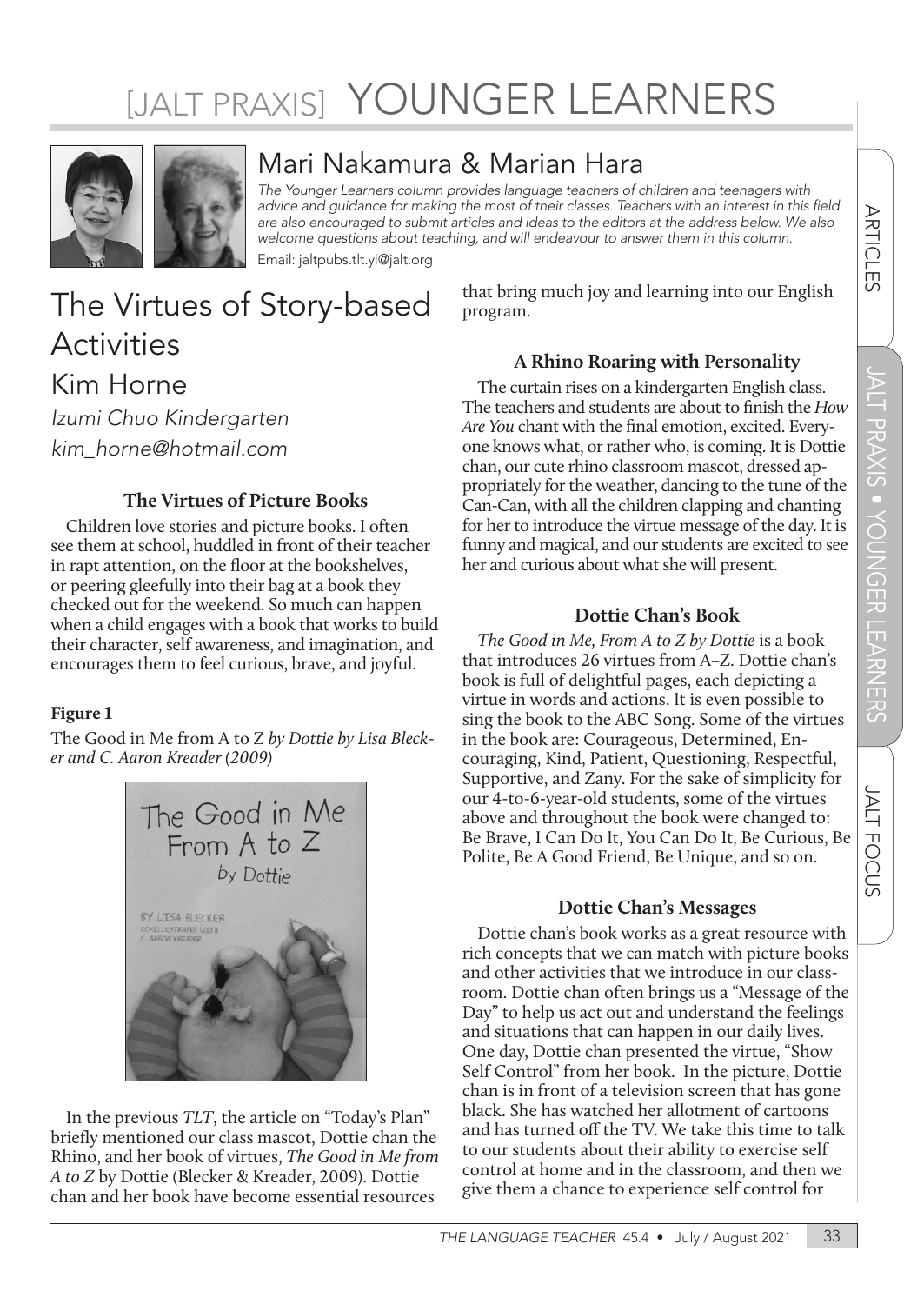themselves. A timer is set for 20 seconds, and the students are told to remain quiet and still until the timer goes off. That goes well for about 10 seconds, when the teacher starts making funny faces and some students start to giggle, but others will retain their self control. Then, it is Dottie chan's turn to try her luck at showing Self Control with a plate of cookies. We ask the class, "How many cookies are ok to eat?" The students call out answers like, "4, 2, 10, 1!" We all decide that Dottie chan can have two cookies. Hilariously, it takes Dottie chan a couple of tries to regain her self control as the students yell "Show Self Control!" to encourage her.

Dottie chan also interacts with other components of our lesson plan, like the Mystery Box, where, after passing it around and shaking it, we might open it to find a pair of her lost underwear (so embarrassing, but helpful to show and learn the difference between "pants" and "underwear" before reading a story with that very important vocabulary word).

#### **Favorite Books and Activities**

#### **Brave Irene**

Last winter, we read the book, *Brave Irene* (Steig, 2011). In the book, Irene's mother, a dressmaker, makes a special dress for a customer, but is sick and cannot deliver it. Her daughter, Irene, puts on her winter wear, places the dress in a box, and treks out into a raging snowstorm. Irene is battered by the wind, tripped and struck by branches, loses the dress, twists her ankle, is swallowed up by the snow, and is finally all alone and lost in the woods. Will she give up or go on?

#### **Figure 2**

Brave Irene *by William Steig (2011)*



Before we read the story, we sing the "How Are You?" song from the Greeting Block in Today's Plan. The emotions featured in the song are Happy, Sick,

Sad, Mad, Surprised, and Excited. These emotions were taken from the story to reinforce the language in the book. After singing "How Are You?" Dottie chan pops in to showcase the message, Be Brave, from her book. On that page, little Dottie chan is seen holding a toy rhino and standing in front of a big doctor. The students talk about how Dottie chan might be feeling about being there. The teacher then pulls out a toy injection needle and prepares to give Dottie chan an injection. Dottie chan shivers with fear. The class encourages her with soft chants of "Be Brave, Be Brave, Be Brave!" Dottie chan takes the injection well! Some students then volunteer to come forward to be brave and get a shot, while their friends cheer them on, as they did for Dottie chan.

- Brave Irene Activity: "Against the Wind"
- Dottie chan's Virtues: Be Brave, Kind, Loving, Creative, Trust Myself, I can do it, You can do it
- Props needed: a box bigger than a kindergartner
- Characters: The Wind and Irene.
- The scene: The Wind and Irene push and pull on the dress box to wrestle it away from the other. Classmates cheer Irene on by pointing and chanting, "You can do it!" as Irene says, "I can do it!" The Wind makes whooshing noises and pushes and pulls Irene. One or even two students can fight together against the Wind.

#### **Figure 3**

#### *Fighting Against the Wind*



All of our students got a chance to engage with the Wind. The more outgoing kids got up first, one by one or in pairs to fight. The Wind gave them all a good battle before getting pushed back against the wall. The smallest boy in the class, Nao, waited until last and walked up with an expression of trepidation on his face. He put his hands on the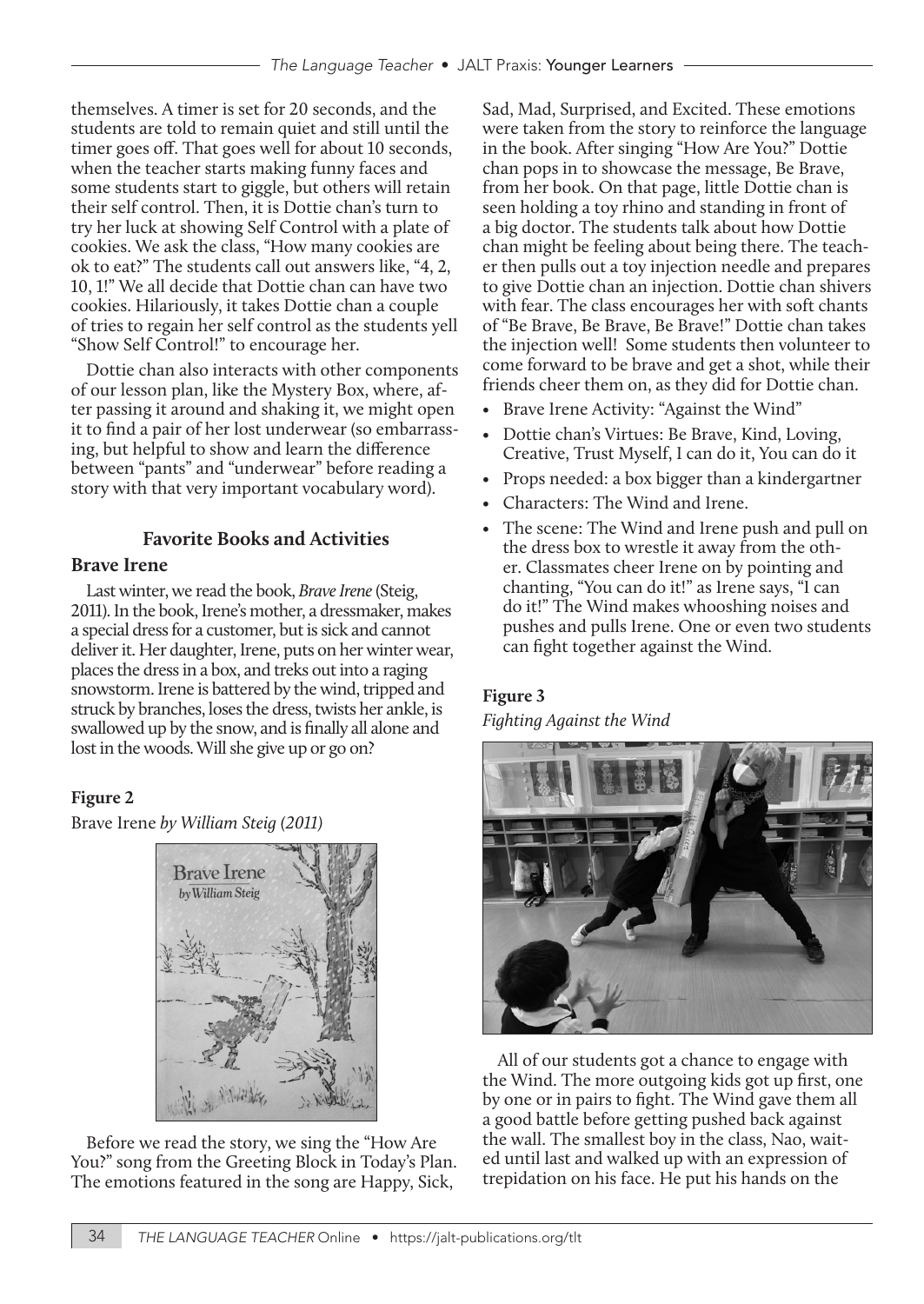JALT PRAXIS

 $\overline{\Omega}$ 

O

 $\overline{\Omega}$ 宍

<u>ति</u>

ō T.

**JALT FOCUS** 

m, ر<br>ن τ

box and pushed. The Wind fell back a bit, regained footing, and pushed him back for a few seconds, but then faltered backwards as the boy pushed and pushed the Wind into the corner easily, as the other children in the room chanted, "You can do it! You can do it!" Nao's face was alight with happiness, and the other children in the room were amazed that he beat the Wind quicker than they did. At the end, Nao went up to another teacher and said proudly, "I didn't even use 100% of my power."

#### **It's Mine**

Another of our special virtue books is *It's Mine!* (Lionni, 1996). It is a story about three frog siblings who do not like to share and are always fighting with each other. However, by the end of the book, they finally learn kindness and sharing. As we close the book, we ask the students if they think they can be kind and share, and of course they always say "Yes, I can!", so, we put them to the test.

#### **Figure 4**

It's Mine! *by Leo Lionni (1996)*



- It's Mine Activity: "It's MY Island!"
- Dottie chan's Virtues: Be Brave, Giving, Kind, Helpful, Patient, Good Friend
- Props needed: Non-slip material for circles (20-25 cm), 1 circle per person, music, a shark puppet or doll
- Characters: Students, teachers, and the shark!
- The scene: Islands (non slip circles) are spread across the floor. Everyone finds their own island, jumps up and down on it, and says "It's MINE!" When the music starts, all walk around stepping from island to island. When the music stops, everyone finds an island to stand on, jumps up and down on it, and says "It's MINE!" At this point, everyone has their own island. The music repeats

and stops, and little by little, the islands disappear, and people are left without an island. Teacher says, "It's ok, just wait, and you might get an island next time." About the fourth time the music plays, the *Jaws* theme comes on, and a shark puppet slowly starts swimming around the islands.

As the islands disappear, the mood starts to change, and the activity and squeals intensify. The Shark disappears suddenly, the previous music resumes, and students continue their walk around the islands. Teacher removes more circles, the Jaws theme begins again, and the Shark returns to swim around the room.

Things are more hectic now. There is laughter and squealing as the Shark circles the islands and comes close to those without a place to land. It is at this point I see a young girl on an island reach out to a classmate running by and pull her onto the island with her. The look of happiness and satisfaction on her face at what she did is heartwarming. Other island dwellers see this and start pulling people onto their island as well, leaving the Shark alone to say, "I'm disappointed!" More islands disappear until finally, only one island remains! The Shark circles and circles and finally starts sobbing. You see, the Shark is actually lonely and just wants some friends to play with. When the students realize this, they invite the Shark to join them, and everyone is happy.

A few years ago, I did this activity in a presentation for teachers, and when we finished, someone asked me why I did not just directly teach the children how to be kind. It was a marvelous question, one that I actually was not prepared for at the time, but when I saw the above young girl's expression in that moment when she was kind to her classmate, it hit me. I want our students to have a spontaneous, personal, firsthand experience of kindness and the other virtues when possible. Young children carry with them a bag of emotions that they run through every day. Some of those emotions they know well, but others are new and strange and have no name yet. As teachers, we have opportunities to help our students discover and understand their feelings as they learn to communicate in English in our classrooms.

#### **Transcendent Virtues**

This final virtue story is not from a book, but from an English class of our 5–6-year-olds. Dottie chan has a younger sibling named Ricky, who goes to live with a student for a week, when it is their turn to take Dottie chan's book home. One of the most moving episodes occurred in this "take home activity," when Mashu, whose name was always last on the roll call, finally got his turn to take home a